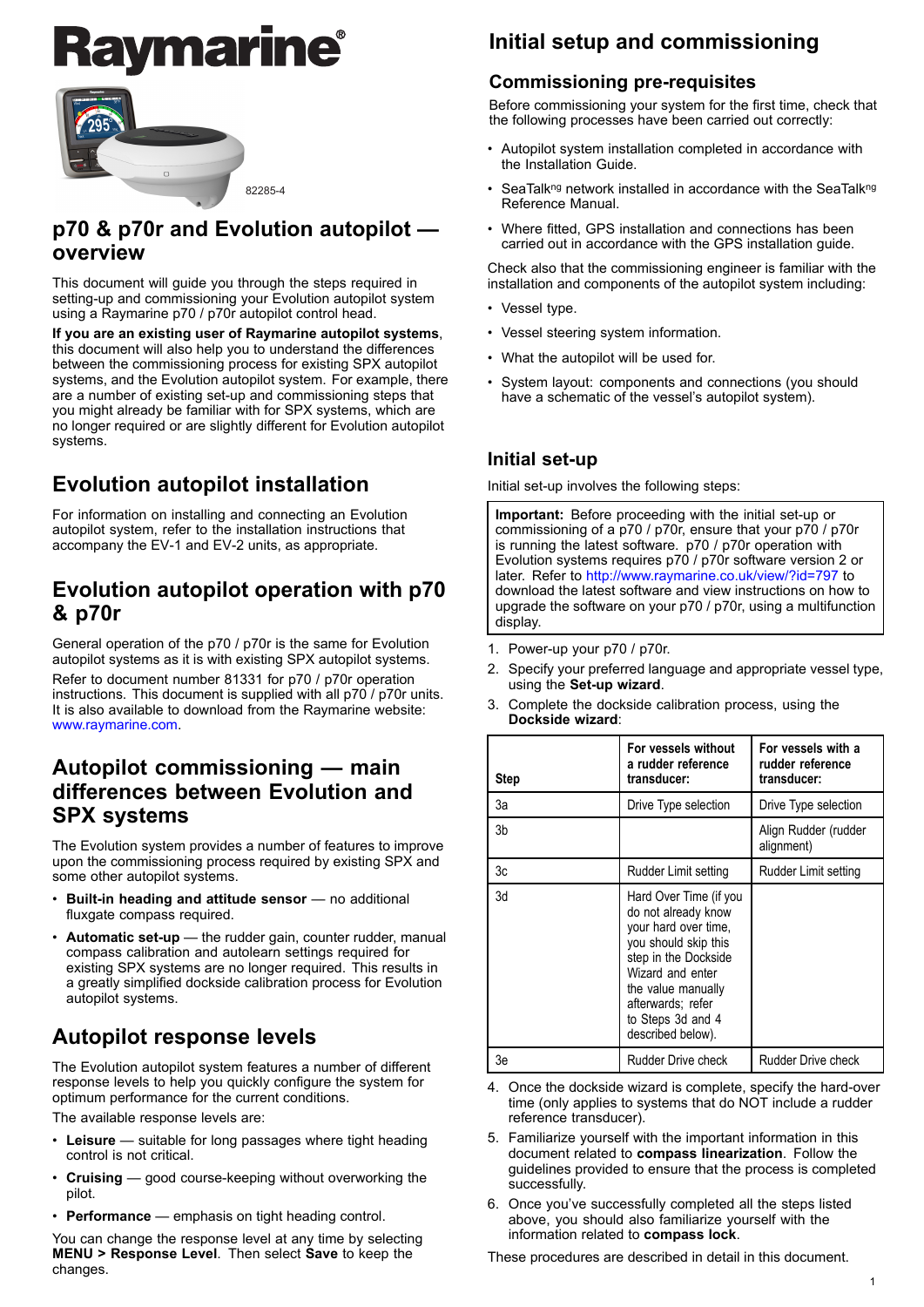### **Powering the pilot controller on**

Turning on the pilot controller

If the unit is being switched by Ior the first time or after a<br>If the unit is being switched by Ior the first time or after a 1. Press and hold the **STANDBY** button for one second until the Raymarine logo appear

factory reset the set up wizard will be launched.

**Note:** The Raymarine logo is not displayed if the unit is in 'sleep mode', the unit may appear off but still has power.

- 2. To turn the pilot controller off press and hold the **STANDBY** button. After <sup>1</sup> second <sup>a</sup> pop up will appear.
- 3. Continue to hold the **STANDBY** button for as further <sup>3</sup> seconds to complete the power off.

**Note:** You cannot power down the pilot controller whilst in **AUTO** mode.

#### **Using the set-up wizard**

The set-up wizard guides you through the steps for setting important preferences, such as preferred language and correct vessel type.

 $\sum_{\text{SUSC}}$   $\sum_{\text{cyc}}$   $\sum_{\text{cyc}}$  anguage selection, vessel type and welcome screen. When powering the p70 / p70r for the first time in an unconfigured system, this set-up wizard is displayed automatically, and the first <sup>3</sup> steps listed below will not be required.

With the pilot in **Standby** mode:

- 1. Select **Menu**.
- 2. Select **Set-up**.
- 3. Select **Set-up wizard**.
- 4. Select the required language.
- 5. Select the required vessel type.

The welcome screen will now be displayed and your choices have been saved.

6. Select **OK** to complete the set-up wizard.

#### **Vessel hull type selection**

The vessel hull type options are designed to provide optimum steering performance for typical vessels.

It is important to complete the vessel hull type selection as part of the initial set-up, as it forms <sup>a</sup> key part of the autopilot calibration process. You can also access the options at any time with the pilot in Standby by selecting **MENU <sup>&</sup>gt; Set-up <sup>&</sup>gt; Autopilot Calibration <sup>&</sup>gt; Vessel Settings <sup>&</sup>gt; Vessel Hull Type**.

As <sup>a</sup> general guide, select the option that most closely matches your vessel type and steering characteristics. The options are:

- **Sail**.
- **Sail (Slow turn)**.
- **Sail Catamaran**.
- **Power**.
- **Power (slow turn)**.
- **Power (fast turn)**.

It is important to be aware that steering forces (and therefore rate-of-turn) vary significantly depending on the combination of vessel type, steering system, and drive type. Therefore, the available vessel hull type options are provided for guidance

only. You may wish to experiment with the different vessel hull type options, as it might be possible to improve the steering performance of your vessel by selecting <sup>a</sup> different vessel type. When choosing <sup>a</sup> suitable vessel type, the emphasis should be on safe and dependable steering response.

**Important:** If you change the vessel type **after** completing the Dockside calibration process (using the Dockside wizard), all commissioning settings will be reset to default settings, and you will need to complete the Dockside calibration process again.



## **Using the Dockside Wizard**

The dockside calibration process must be completed before the Evolution autopilot system can be used for the first time. The Dockside wizard guides you through the steps required for dockside calibration.

The Dockside wizard contains different steps depending on whether you have <sup>a</sup> rudder reference transducer fitted to your vessel:

| The following Dockside wizard<br>procedures only apply to vessels<br>without a rudder reference<br>transducer:<br>Drive Type selection.<br>Rudder Limit setting.<br>Hard-over time setting<br>(Raymarine recommends<br>that this information is specified<br>once the dockside wizard and<br>Rudder Drive check is complete,<br>using the Hard Over Time menu<br>option).<br>Rudder Drive check. | The following Dockside wizard<br>procedures only apply to vessels<br>with a rudder reference transducer:<br>Drive Type selection.<br>Align Rudder (rudder alignment).<br>Rudder Limit setting.<br>Rudder Drive check. |
|--------------------------------------------------------------------------------------------------------------------------------------------------------------------------------------------------------------------------------------------------------------------------------------------------------------------------------------------------------------------------------------------------|-----------------------------------------------------------------------------------------------------------------------------------------------------------------------------------------------------------------------|
|                                                                                                                                                                                                                                                                                                                                                                                                  |                                                                                                                                                                                                                       |

To access the wizard, ensure the pilot is in **Standby** mode and then:

- 1. Select **Menu**.
- 2. Select **Set-up**.
- 3. Select **Autopilot Calibration**.
- 4. Select **Commissioning**.
- 5. Select **Dockside Wizard**.

### STEP 3a

### **Selecting a drive ty SeTTED**<br>Drive Type selection is available when t

Drive Type selection is available when the pilot is in standby, from either the Dockside wizard, or from the **MENU <sup>&</sup>gt; Set-up <sup>&</sup>gt; Autopilot Calibration <sup>&</sup>gt; Vessel Settings** menu.

#### With the **Drive Type** menu displayed:

1. Highlight and select your drive type.

**Note:** If your drive type is not listed, contact your Raymarine dealer for advice.

2. Press **OK** to save your setting and display the next set-up page.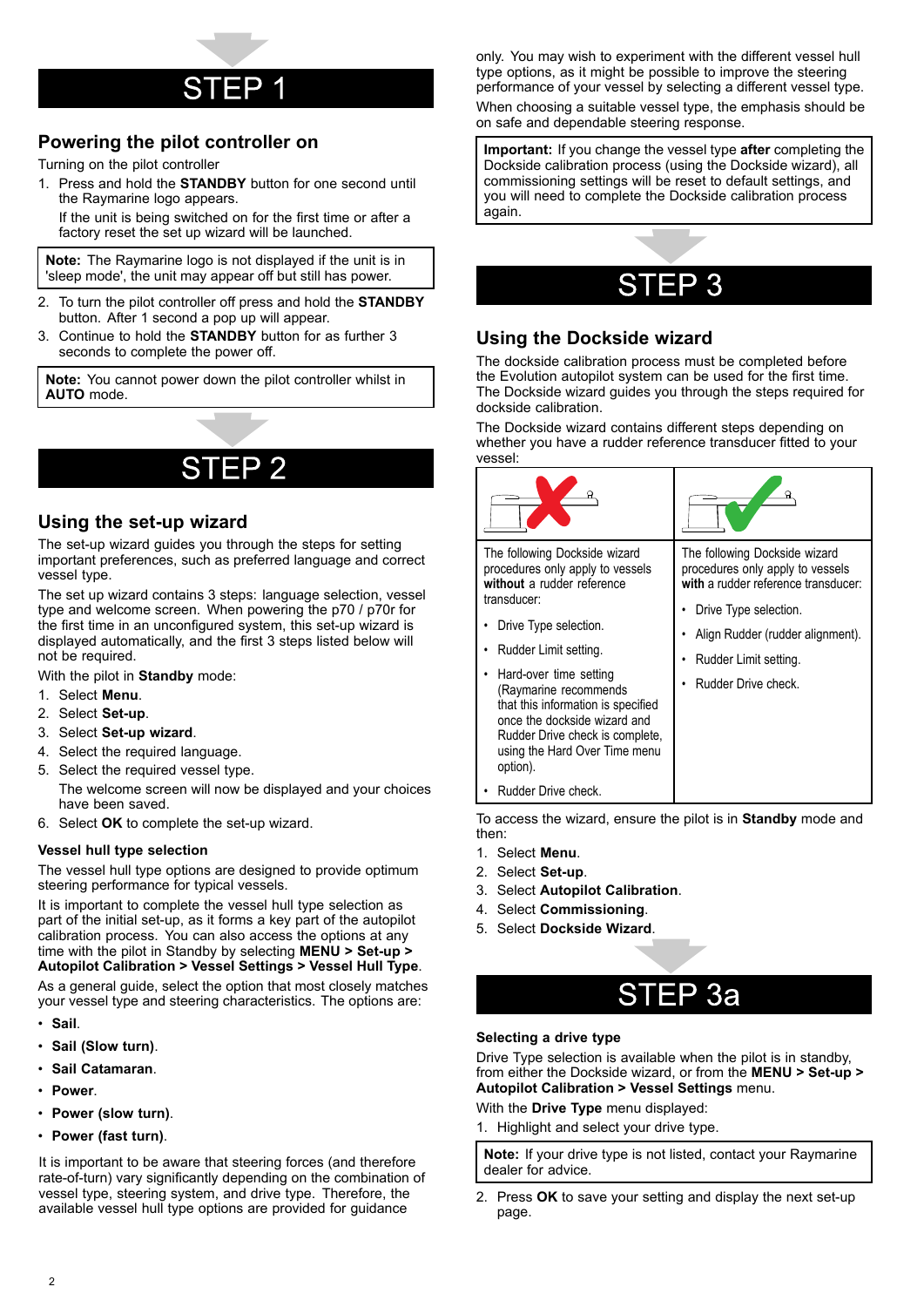### FP 3b

### $\frac{1}{2}$  Checking the rudder alignment (Align Rudder)

This procedure establishes port and starboard rudder limits for systems using <sup>a</sup> rudder reference transducer.

The rudder check forms part of the dockside calibration process.



The following procedure only applies to vessels with <sup>a</sup> rudder reference transducer.

- 1. Center the rudder and select **OK**.
- 2. When prompted, turn the rudder hard to port and select **OK**.
- 3. When prompted, turn the rudder hard to starboard and select **OK**.
- 4. When prompted, turn the rudder back to the center and select **OK**.

**Note:** You can cancel Dockside calibration at any time by selecting **STANDBY**.

### P 3c

#### **Rudder Limit setting**

 $STEP$ As part of the Dockside calibration process, the system will<br>set up the rudder limits set-up the rudder limits.

- **For vessels with <sup>a</sup> rudder reference transducer** This procedure establishes the rudder limit. The rudder limit will be displayed with <sup>a</sup> message confirming that the rudder limit has been updated. This value can be changed if required.
- • **For vessels without <sup>a</sup> rudder reference transducer** — <sup>a</sup> default of <sup>30</sup> degrees is displayed, and can be changed as required.



#### **Hard over time**

### STEP

The hard over time setting can be specified as part of the Dockside wizard.



- • **If you already know the hard-over time** for your vessel's steering system: enter this time during the Dockside wizard procedure.
- • **If you do NOT know the hard-over time** for your vessel's steering system: skip this step during the Dockside wizard procedure by selecting **SAVE**, then proceed to Step 3e in this document to complete the Dockside wizard procedure. Once the wizard is complete, proceed to Step <sup>4</sup> in this document for information on how to calculate and adjust the hard-over time.

### EP 3e

#### $STEP$ **Checking the rudder drive**

As part of the dockside calibration process, the system will<br>chock the drive connection. Once it has completed the cho check the drive connection. Once it has completed the check successfully, <sup>a</sup> message will appear asking if it is safe for the system to take the helm.

During this procedure the autopilot will move the rudder. Ensure it is safe to proceed before pressing OK.

When in dockside calibration mode, with the Motor Check page displayed:

- 1. Centre and let go of the rudder.
- 2. Disengage any rudder drive clutch.
- 3. Select **CONTINUE**.
- 4. Check it is safe to proceed before selecting **OK**. For vessels **with** <sup>a</sup> rudder reference transducer, the autopilot will now automatically move the rudder to port and then starboard.
- 5. For vessels **without** <sup>a</sup> rudder reference transducer, you will be asked to confirm that the rudder has turned to port by selecting **YES** or **NO**.
- 6. Select **OK** if it is safe to engage the rudder in the opposite direction.
- 7. You will be asked to confirm the rudder turned to starboard by selecting **YES** or **NO**.
- 8. Dockside calibration is now complete, select **CONTINUE**.

**Note:** If you confirmed <sup>a</sup> "NO" response for the rudder movement to both port and starboard, the wizard will exit. It is possible that the steering system did not move the rudder in any direction, and it will be necessary to check the steering system before completing the Dockside wizard procedure again.

You can cancel Dockside calibration at any time by pressing **STANDBY**.



### $\sqrt{2}$  **Warning: Rudder** check

If no rudder reference has been fitted you MUST ensure that adequate provision is made to prevent the steering mechanism from impacting the end stops.

#### **Adjusting the hard-over time**

On vessels without <sup>a</sup> rudder reference transducer, it is important to set the hard-over time limits correctly, to ensure accurate autopilot operation. Hard-over time is the time it takes the vessel's steering system to drive the rudder from full port to full starboard.

Before attempting the following procedure, ensure that you've observed and understood the Rudder check warning provided in this document.



The following procedure only applies to vessels without <sup>a</sup> rudder reference transducer.

- 1. With the p70 or p70r in Standby mode, manually turn the helm full to port.
- 2. Engage the pilot in Auto mode.
- 3. Using <sup>a</sup> stopwatch, **start the timer**, and then immediately:
- 4. Press the **+10** and **+1** buttons at the same time TWICE (p70), or use the **ROTARY** control (p70r) to turn <sup>180</sup> degrees from your current heading.
- 5. Once the rudder has reached the rudder limit that was specified as part of the Dockside calibration process, **stop the timer**.
- 6. To calculate your hard-over time, take the measured time and double it.
- 7. Now access the Hard Over Time menu to specify this hard-over time:
	- i. Select **MENU**.